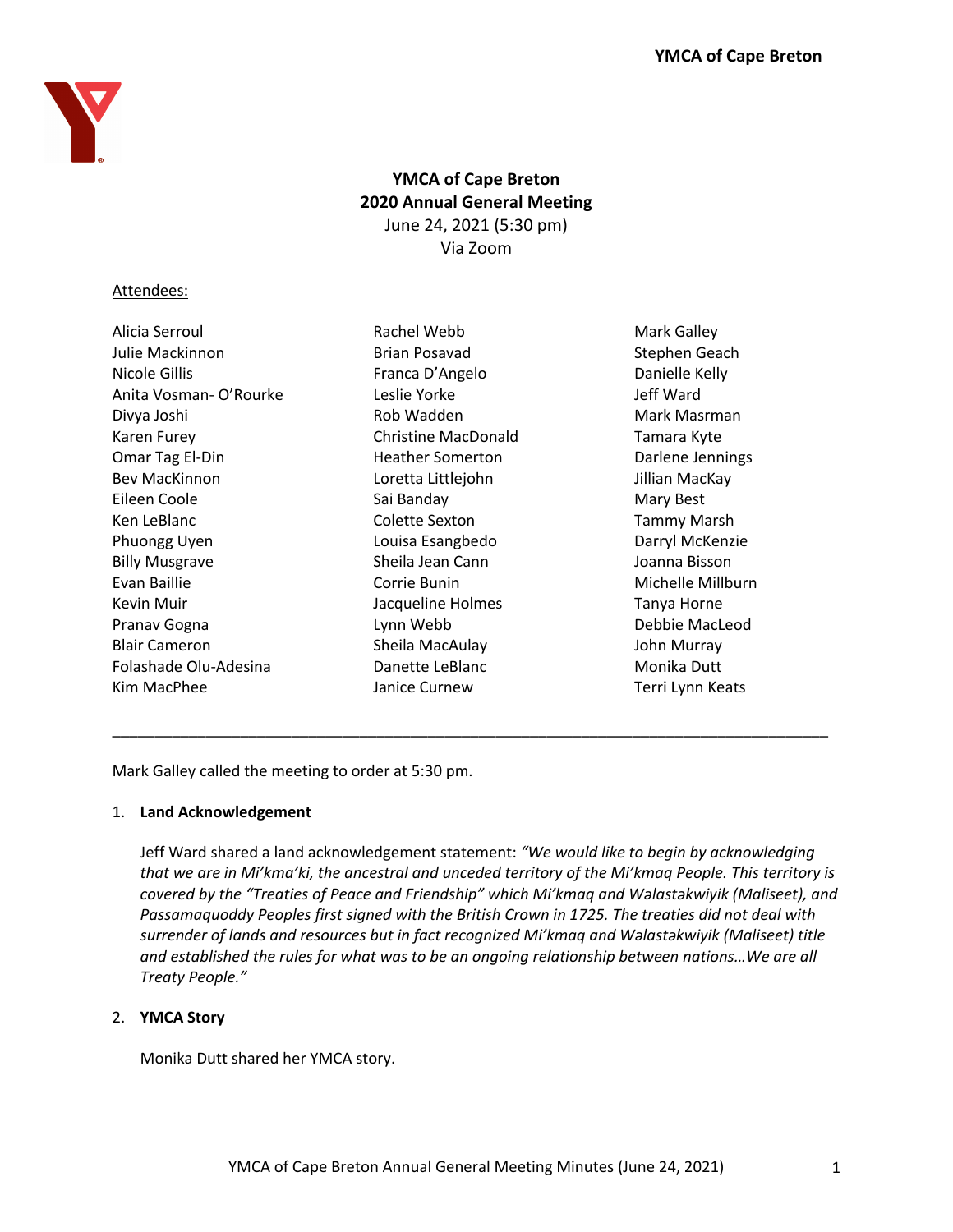

## 3. **Approval of the Agenda**

Motion: To approve the 2020 AGM agenda as presented.

Moved: Michelle Milburn Seconded: John Murray

## 4. **Approval of Meeting Minutes**

Motion: To approve the 2019 AGM Meeting Minutes as presented.

Moved: Michelle Milburn Seconded: Loretta Littlejohn

Carried Unanimously

Carried Unanimously

Carried Unanimously

#### 5. **YMCA Young Ambassadors Program Presentation**

Leslie Yorke and Sheila Jean Cann shared their experiences as participants in the YMCA Young Ambassadors Program.

#### 6. **Financial Report**

Rob Wadden presented the financial reports for Fiscal 2019-2020.

Motion: To approve the YMCA of Cape Breton's Audited Financial Statements for the year ending March 31, 2020.

Moved: Loretta Littlejohn Seconded: John Murray

## 7. **Appointment of Auditor**

## a. Fiscal Year Ending March 31, 2021

Mark Galley explained that due to complications created by COVID-19, the Board of Directors recommended a one-year extension of Grant Thornton's current engagement to complete the Audit for the year ending March 31, 2021.

Motion: To reappoint Grant Thornton as the YMCA of Cape Breton's Auditor for the fiscal year ending March 31, 2021.

Moved: Michelle Milburn Seconded: Loretta Littlejohn

Carried Unanimously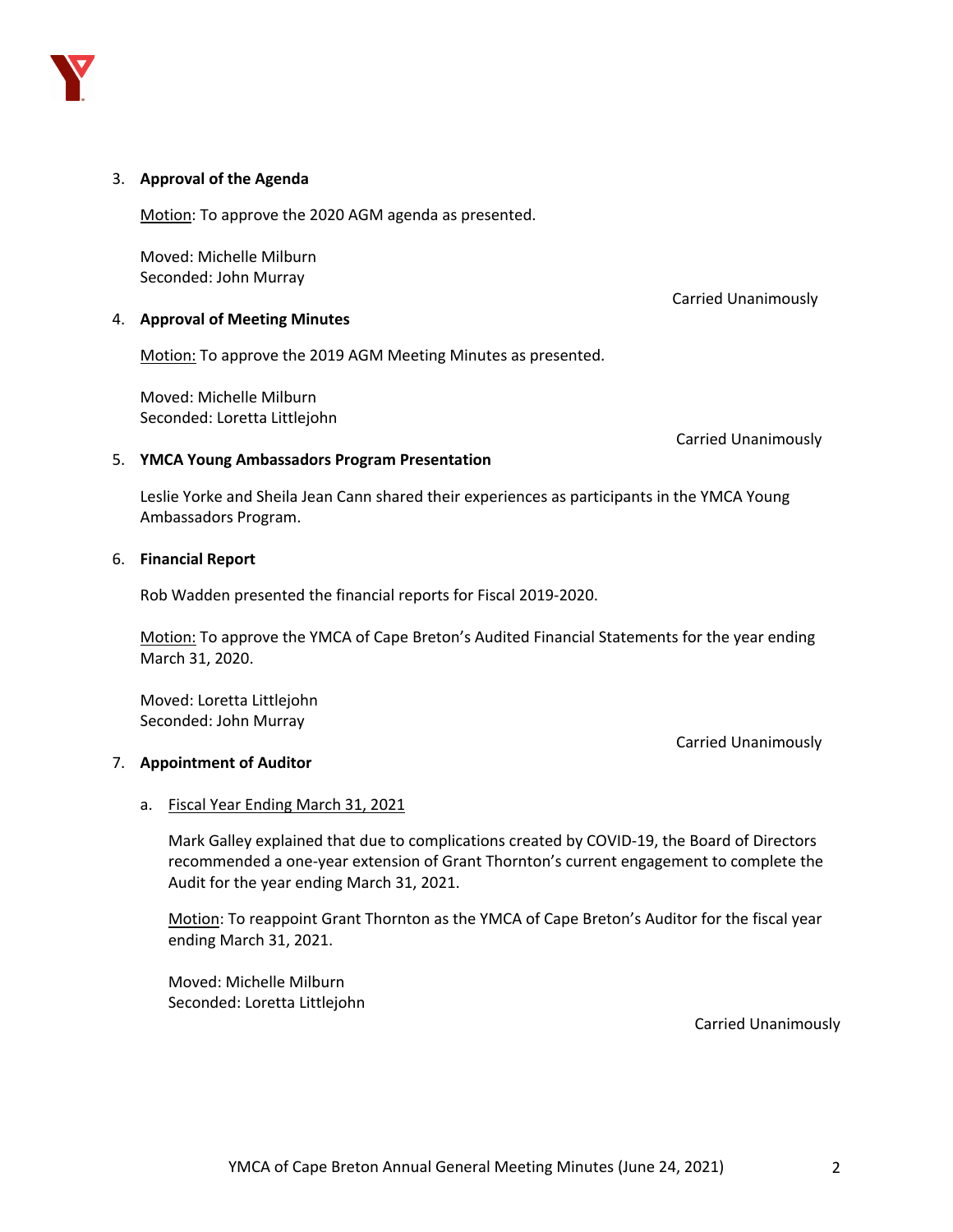

## b. Results of Audit RFP

Mark Galley explained that a Request for Proposals (RFP) was issued for Audit Services for a 3 year term commencing the year ending March 31, 2022.

Motion: To appoint Grant Thornton as the YMCA of Cape Breton's Auditor for the fiscal year ending March 31, 2022, and the two subsequent fiscal years.

Moved: Tammy Marsh Seconded: Michelle Milburn

Carried Unanimously

## 8. **Nominating Committee Report**

Darlene Jennings reviewed the Board recruitment and selection process and the new skills matrix for Board candidates.

The following Board of Directors were recognized as retiring:

- Anna Manley (during term)
- Julius Gercio
- Michelle Milburn
- John Murray

The following Directors will continue with their current term on the Board until 2022:

- Jill Perry
- Stephanie Myles
- a. Election of Board of Directors

| <b>Returning Directors</b> | <b>New Directors</b>          |  |
|----------------------------|-------------------------------|--|
| Monika Dutt (to 2023)      | Stephen Geach (to 2023)       |  |
| Kevin MacEachern (to 2023) | Even Baillie (to 2024)        |  |
| Mark Galley (to 2023)      | Ken Leblanc (to 2024)         |  |
| Jeff Ward (to 2023)        | Robyn Lee Seale (to 2024)     |  |
|                            | Christine MacDonald (to 2024) |  |
|                            | Omar Tag El-Din (to 2024)     |  |

Motion: To approve the proposed slate of Directors as presented.

Moved: Loretta Littlejohn Seconded: John Murray

Carried Unanimously